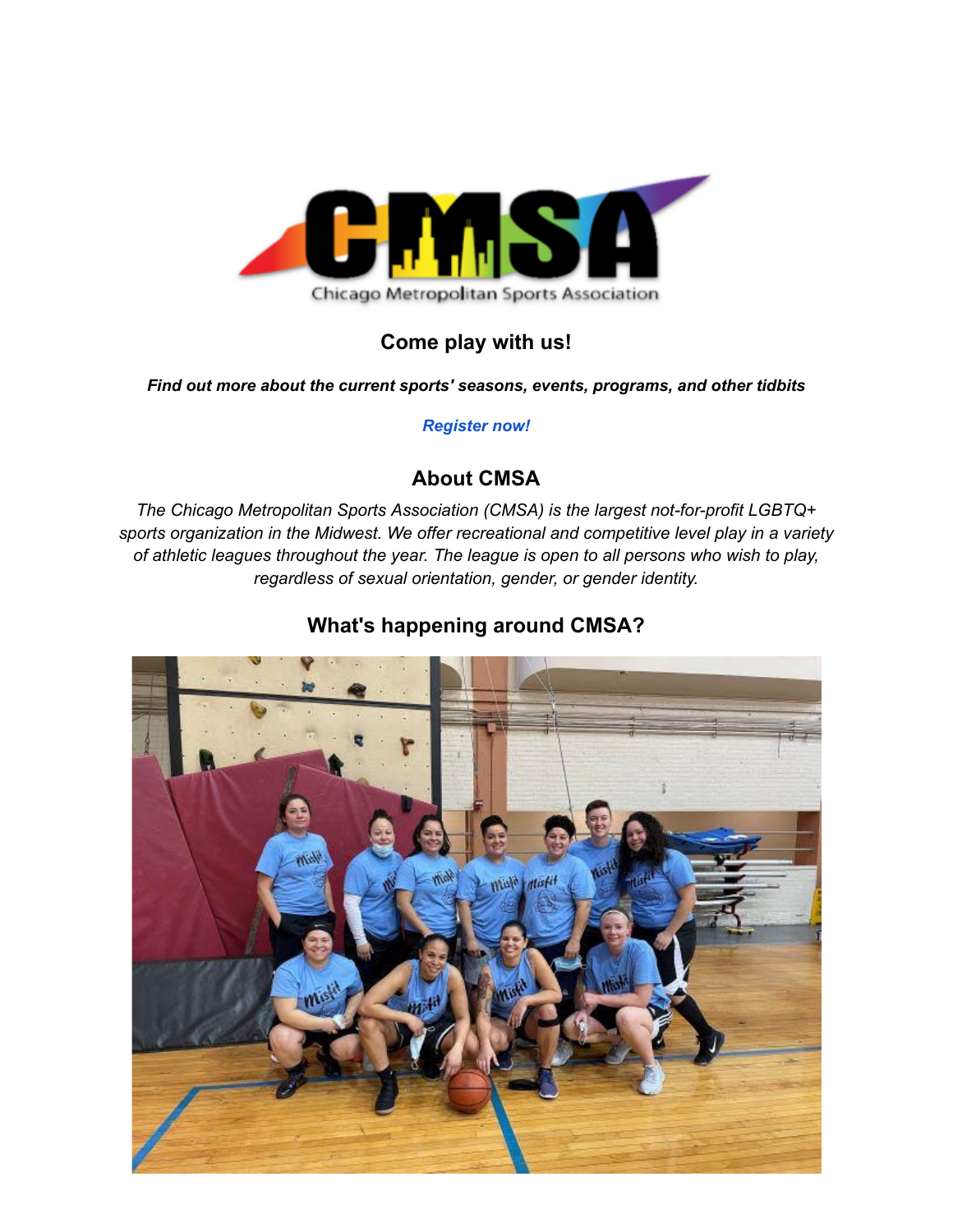## **CMSA Happenings**

-Thank you to our teams that have been sending in pictures. Pictured above are the Misfit Monkeys from Women's Basketball. We love seeing our membership enjoying their sports. You can share your team's photos to secretary@chicagomsa.org.

-We will be reviewing the CMSA COVID-19 policies at our next board meeting on March 8th. Please check in with your sport's leader if you need any clarification on guidelines.

- Open Flag Football is hosting a registration kick-off party at [North End](http://mail.leagueapps.com/ls/click?upn=dMGYHcAX8vlwhcEtOa7-2Bqq2iW9Ki3rzSbawrGYMeR0RhrnLRoRQFseTpAMnJiEMPfKgi_GptQX16N64WwKT5la58D1o53JZtVOKau-2Funfl11YtMSzjneJ9njScjouj-2F8KtHmMtypc-2B5lfpzYwl0-2BRYD-2FAsSgRYxV80H8cwHhHY53tkggAY126NAiDxmZtCESB4EpkS93MSo2mpmAP0UJpGKLatRP6uZi-2Fg9xY24he-2BZDHcOSvRevT1PfUEZ3RRp3VeTJfuAua6om5Gai1GLeiGVagr2AP1PBDgCTHdbzXcVObeHEKthxy3i5cBceYCey6iTGrjNEuMwL-2FUiQbFgTPkpmsok-2BFV33bZY-2FHrLyqZNzUzkYOkvYjS-2Fns0Hx6v2XOhd-2BaU9IK0EL1B80U8I1uCO1Os4M2jTd-2BfcARGvi2ZHrpCZzXMLEMXlCAOneyb3t-2FeTyzlAZS3a0f8A2NAvXvQwNL1led058A-2Fcs2R-2Bi5TgIADSANj51r-2Fpa6dB-2F-2FO7c44ZbFzEfYAgKLRtaAWzTc9XoIMxgm80vUZ-2B7Kvh6b0X4KNg9N47geLp6Qsa-2BXDBTW-2BhjHeACjgGS0v6G7eEiW-2FTcCMVR2fUdBqage98WU7TJdglo-3D) on March 4th from 7pm to 10pm. You can see the flyer below with our upcoming registrations. They will be offering new player clinics and player development sessions. Those events will be announced through their social media on Facebook and Instagram.

- The CMSA Main Board is still seeking a volunteer for **Open Beach Volleyball Commissioner**. Check out our Commissioner's CPlease let us know if you have any interest at info@chicagomsa.org!

#### *Check out our website for more [information!](http://mail.leagueapps.com/ls/click?upn=razK1EBwKkOHk0htZlyWnLwkqCAlxAzs8hYoJDaNP1c-3D1MNC_GptQX16N64WwKT5la58D1o53JZtVOKau-2Funfl11YtMSzjneJ9njScjouj-2F8KtHmMtypc-2B5lfpzYwl0-2BRYD-2FAsSgRYxV80H8cwHhHY53tkggAY126NAiDxmZtCESB4EpkS93MSo2mpmAP0UJpGKLatRP6uZi-2Fg9xY24he-2BZDHcOSvRevT1PfUEZ3RRp3VeTJfuAua6om5Gai1GLeiGVagr2AP1PBDgCTHdbzXcVObeHEKthxy3i5cBceYCey6iTGrjNEuMwL-2FUiQbFgTPkpmsok-2BFV33bZY-2FHrLyqZNzUzkYOkvYjS-2Fns0Hx6v2XOhd-2BaU9IK0EL1B80U8I1uCO1Os8Q-2BzU3-2BmfelqR79lQ6H9Qc-2FDj1X03-2BnmyDLCPpQjtUhQjer5pmK2dH1XOhqCO9qEkX6jW0unnu-2Bu3MngDBICglMFx5O5Mu0YxKaeMoSqzZUJiwumZjDyE98EK450o44QASDg7dcnrfWxjrPJmHKZGYAb3-2B57xTswLY8Of6rkTmjRXho4UBeTEIQk5iKmwUvJS-2FiNSw4a5nvX-2B-2BGGhYTh94-3D)*



## **CMSA Self-Defense Class (March 5th, 2022 - 10AM to 2PM) Last Day to Register**

Heidi Onion has volunteered to run the CMSA Self-Defense Class again. Thank you Heidi for your dedication to helping our members with your knowledge and skills! This event will be held from **10AM to 2PM** on **March 5th, 2022** at the **Center on Halsted in the John Baran Hal**l. Capacity is limited to 35. We still have room for 18 more people. This class will be FREE to CMSA members. Please register through [LeagueApps](http://mail.leagueapps.com/ls/click?upn=razK1EBwKkOHk0htZlyWnNGkAaV0bTHRdawoEqbAGO13q91WSMhOw7U-2FmOSY9ZTmKGu1cCWoM9kN-2BiAbKr-2B-2FeAI-2FZ0tiNe9XZMZewLfYpPOTkX1nYR-2BGx-2FXSOiARuHC1t50k_GptQX16N64WwKT5la58D1o53JZtVOKau-2Funfl11YtMSzjneJ9njScjouj-2F8KtHmMtypc-2B5lfpzYwl0-2BRYD-2FAsSgRYxV80H8cwHhHY53tkggAY126NAiDxmZtCESB4EpkS93MSo2mpmAP0UJpGKLatRP6uZi-2Fg9xY24he-2BZDHcOSvRevT1PfUEZ3RRp3VeTJfuAua6om5Gai1GLeiGVagr2AP1PBDgCTHdbzXcVObeHEKthxy3i5cBceYCey6iTGrjNEuMwL-2FUiQbFgTPkpmsok-2BFV33bZY-2FHrLyqZNzUzkYOkvYjS-2Fns0Hx6v2XOhd-2BaU9IK0EL1B80U8I1uCO1Os3l20iavU1DGVn33BRw1lE9lqR4Z8xw-2BspwohtAY7Q-2F47KfJ-2F1tkalqdBnGzv5ZlOKbqRD1xZckwLH9lqeqzgslcNCyDUU6xjQ0uwj6n5L3cQfq2piVCYvSnhRbzcfGbiTMQnQeQ1zK-2BTCzyuI4ybZwenglp2Q7XJdcHBClfHZnFJOUQt3k9SRoYSLSRQgVv3BQ6p0C0Na7NZUmfkhjQass-3D) in the events section.

*[Sign-up](http://mail.leagueapps.com/ls/click?upn=razK1EBwKkOHk0htZlyWnNGkAaV0bTHRdawoEqbAGO13q91WSMhOw7U-2FmOSY9ZTmKGu1cCWoM9kN-2BiAbKr-2B-2FeAI-2FZ0tiNe9XZMZewLfYpPOTkX1nYR-2BGx-2FXSOiARuHC1co01_GptQX16N64WwKT5la58D1o53JZtVOKau-2Funfl11YtMSzjneJ9njScjouj-2F8KtHmMtypc-2B5lfpzYwl0-2BRYD-2FAsSgRYxV80H8cwHhHY53tkggAY126NAiDxmZtCESB4EpkS93MSo2mpmAP0UJpGKLatRP6uZi-2Fg9xY24he-2BZDHcOSvRevT1PfUEZ3RRp3VeTJfuAua6om5Gai1GLeiGVagr2AP1PBDgCTHdbzXcVObeHEKthxy3i5cBceYCey6iTGrjNEuMwL-2FUiQbFgTPkpmsok-2BFV33bZY-2FHrLyqZNzUzkYOkvYjS-2Fns0Hx6v2XOhd-2BaU9IK0EL1B80U8I1uCO1Osxe-2F8-2BRnTSn0dd286nZ0ZCLabHsS5bg3PI5cBNlq5XX3FPZqvMIE-2BomgKRnY7AfKgOojUE-2B82I2IUHT9axxFzTBQtFzl3ViEQ5HtQowoTO5biuWZgZhOBcaDVquJ8Acy4crQFZugvzdMIfSvnMlQq-2F5zOic98O8BDI9jqk49YZHFHtCJ6cKAtyS8hlbi3RGojbvEXzDE-2BPqbYu77Kqd7Ht0-3D) to join now!*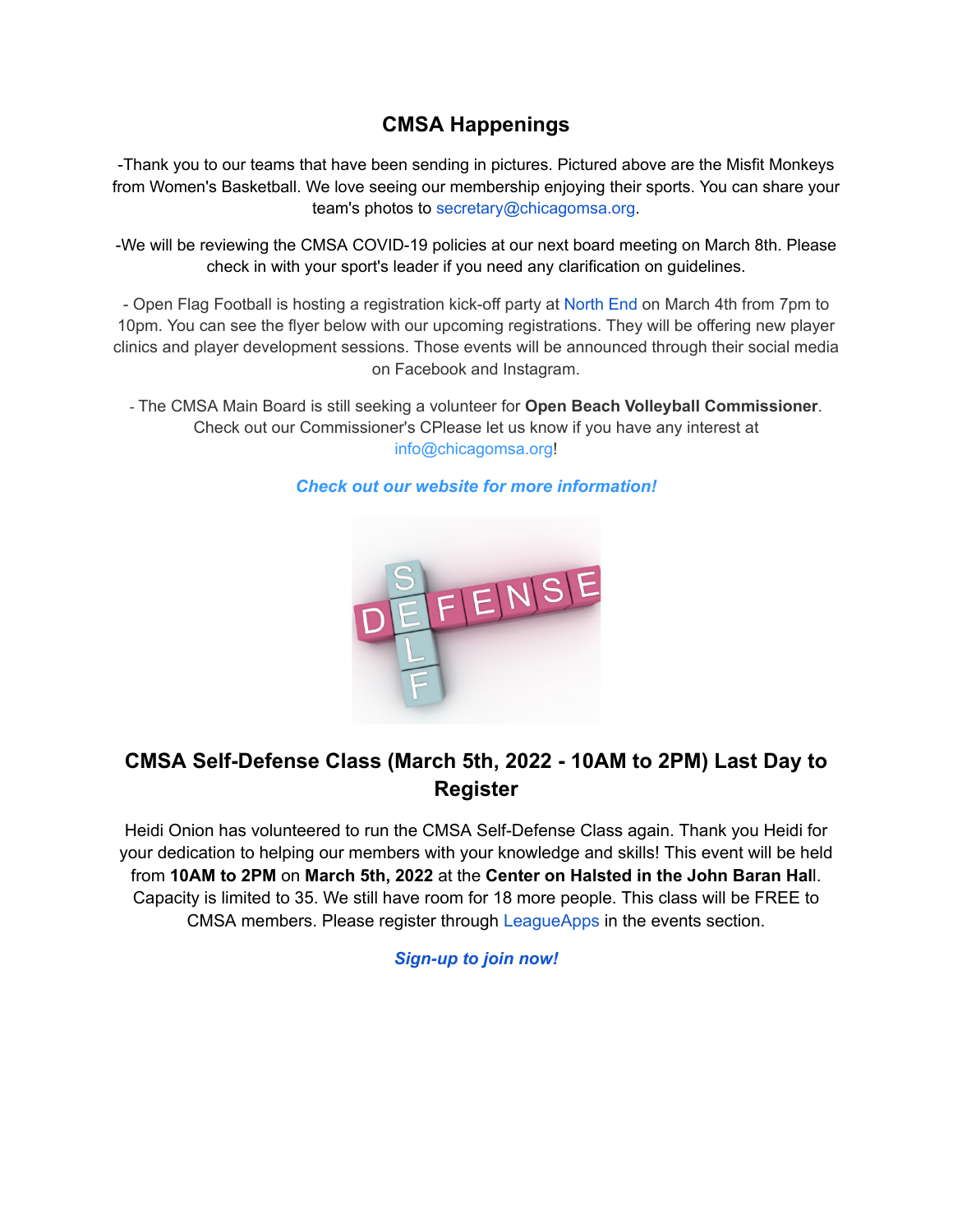

## **CMSA In-Person Registrations and eSport Offerings**

Are you ready for these registrations?

[4 -Hour Self-Defense Class](http://mail.leagueapps.com/ls/click?upn=razK1EBwKkOHk0htZlyWnNGkAaV0bTHRdawoEqbAGO13q91WSMhOw7U-2FmOSY9ZTmKGu1cCWoM9kN-2BiAbKr-2B-2FeAI-2FZ0tiNe9XZMZewLfYpPOTkX1nYR-2BGx-2FXSOiARuHC1MgSy_GptQX16N64WwKT5la58D1o53JZtVOKau-2Funfl11YtMSzjneJ9njScjouj-2F8KtHmMtypc-2B5lfpzYwl0-2BRYD-2FAsSgRYxV80H8cwHhHY53tkggAY126NAiDxmZtCESB4EpkS93MSo2mpmAP0UJpGKLatRP6uZi-2Fg9xY24he-2BZDHcOSvRevT1PfUEZ3RRp3VeTJfuAua6om5Gai1GLeiGVagr2AP1PBDgCTHdbzXcVObeHEKthxy3i5cBceYCey6iTGrjNEuMwL-2FUiQbFgTPkpmsok-2BFV33bZY-2FHrLyqZNzUzkYOkvYjS-2Fns0Hx6v2XOhd-2BaU9IK0EL1B80U8I1uCO1OswHJkvbn8MjBKHwwp818rEaNsZvbW0Fge0lKgR-2BxTXl8HCgMoCokIfKxsrECczT1mGSfNMr75pJccxrqkALJ19kvdDgzLmbFc7v0Mydl2gLeDEiwTWo2LDiWark3IkOSewfMtiEl3o6GLE1M02mOBBVz-2BxdaiX0xoIwVK8YA9ey5laQBdut91dVAVKGDPaYSb0YU2WPFkOomLCttRVtIsVk-3D) One Day Event Mar 5 *( Registration Ends Today! )*

[Pool - New Location](http://mail.leagueapps.com/ls/click?upn=razK1EBwKkOHk0htZlyWnNGkAaV0bTHRdawoEqbAGO2tQIoQKsAtXIzVgi7HivYfOmpJO0czNPTey2zL6p4Fmw-3D-3DM_Nw_GptQX16N64WwKT5la58D1o53JZtVOKau-2Funfl11YtMSzjneJ9njScjouj-2F8KtHmMtypc-2B5lfpzYwl0-2BRYD-2FAsSgRYxV80H8cwHhHY53tkggAY126NAiDxmZtCESB4EpkS93MSo2mpmAP0UJpGKLatRP6uZi-2Fg9xY24he-2BZDHcOSvRevT1PfUEZ3RRp3VeTJfuAua6om5Gai1GLeiGVagr2AP1PBDgCTHdbzXcVObeHEKthxy3i5cBceYCey6iTGrjNEuMwL-2FUiQbFgTPkpmsok-2BFV33bZY-2FHrLyqZNzUzkYOkvYjS-2Fns0Hx6v2XOhd-2BaU9IK0EL1B80U8I1uCO1Os5JqGqywx1csU00qefhNNWupGOVkPshZV44WWVZMmE815Tv0yZNhfkz4D0yh1ZUG3Pv97UB6fJCisJ2cHiDT-2B8ZoVJFh2ZCjLiKwD2h-2FY3a-2FlGnEcHHQ3FWkamrJTEUvrO3qemCqCpeyCQPeHbG6eEyhcrA1GmmRclPqeojX1L8Y1a-2Fa-2BDLcqXzwhl9msEZhYDywckZeJ3Tt89yDVFPDpaI-3D) Season Start Apr 7 *( Registration Ends Apr 1)*

[Open Flag Football](http://mail.leagueapps.com/ls/click?upn=razK1EBwKkOHk0htZlyWnNGkAaV0bTHRdawoEqbAGO2tQIoQKsAtXIzVgi7HivYfZ0nbuTpSiA2RK89iUgQmxQ-3D-3DCK3l_GptQX16N64WwKT5la58D1o53JZtVOKau-2Funfl11YtMSzjneJ9njScjouj-2F8KtHmMtypc-2B5lfpzYwl0-2BRYD-2FAsSgRYxV80H8cwHhHY53tkggAY126NAiDxmZtCESB4EpkS93MSo2mpmAP0UJpGKLatRP6uZi-2Fg9xY24he-2BZDHcOSvRevT1PfUEZ3RRp3VeTJfuAua6om5Gai1GLeiGVagr2AP1PBDgCTHdbzXcVObeHEKthxy3i5cBceYCey6iTGrjNEuMwL-2FUiQbFgTPkpmsok-2BFV33bZY-2FHrLyqZNzUzkYOkvYjS-2Fns0Hx6v2XOhd-2BaU9IK0EL1B80U8I1uCO1Os8B9jKY8u9y8u9sNQjfeSvNGfGA63MtuktDa0SDWAS42qY8ozv1vu-2BAIUHYXjFRhuE9Gs7rAhl1b-2BXeJ9ibZr-2BnQcHr8GlqOLitFzwMeFsTh2ZfsdOUAcXM0XzroVDKGoGqXlyxxkqWaU3MbB5DJIHlr7nIaqxolYj99gPs3R6EJCe1xeodQYvg0vCxaJsPomiNjUIUQZOqVR2KMSPqdCKM-3D) Season Start Apr 30 *( Registration Ends* Apr 1

If you are interested in facilitating a game or season, let us know!

### *Register for [LEAGUES](http://mail.leagueapps.com/ls/click?upn=razK1EBwKkOHk0htZlyWnNGkAaV0bTHRdawoEqbAGO0hpMCvr2FcM4vYiiO7sx6nozAR_GptQX16N64WwKT5la58D1o53JZtVOKau-2Funfl11YtMSzjneJ9njScjouj-2F8KtHmMtypc-2B5lfpzYwl0-2BRYD-2FAsSgRYxV80H8cwHhHY53tkggAY126NAiDxmZtCESB4EpkS93MSo2mpmAP0UJpGKLatRP6uZi-2Fg9xY24he-2BZDHcOSvRevT1PfUEZ3RRp3VeTJfuAua6om5Gai1GLeiGVagr2AP1PBDgCTHdbzXcVObeHEKthxy3i5cBceYCey6iTGrjNEuMwL-2FUiQbFgTPkpmsok-2BFV33bZY-2FHrLyqZNzUzkYOkvYjS-2Fns0Hx6v2XOhd-2BaU9IK0EL1B80U8I1uCO1Os45jPOMcaCaqmlMJVHlr4enQzuUTebYNmPYSZBd6HN6rzcVwSDTIXctvi52FXgg-2BqY1ae-2BbpM46PRbx6BLypDX7Kd3jDSiEBPsNZseyWa37-2BejfYHH73aK1r2SuQYXpMh2-2F2ZoVup9RP6NCeUdD5EGAHvST0Lj2miuysklST8gtqQge5D2hk8bQhgD5rJv0OtYEKbZniXCFZQzgYiJD6KHg-3D) and [EVENTS](http://mail.leagueapps.com/ls/click?upn=razK1EBwKkOHk0htZlyWnNGkAaV0bTHRdawoEqbAGO3I9XXWTwOmrKP29Y3j58k-2FopBv_GptQX16N64WwKT5la58D1o53JZtVOKau-2Funfl11YtMSzjneJ9njScjouj-2F8KtHmMtypc-2B5lfpzYwl0-2BRYD-2FAsSgRYxV80H8cwHhHY53tkggAY126NAiDxmZtCESB4EpkS93MSo2mpmAP0UJpGKLatRP6uZi-2Fg9xY24he-2BZDHcOSvRevT1PfUEZ3RRp3VeTJfuAua6om5Gai1GLeiGVagr2AP1PBDgCTHdbzXcVObeHEKthxy3i5cBceYCey6iTGrjNEuMwL-2FUiQbFgTPkpmsok-2BFV33bZY-2FHrLyqZNzUzkYOkvYjS-2Fns0Hx6v2XOhd-2BaU9IK0EL1B80U8I1uCO1Os90YU-2FZmP9-2BhACCiD-2Fx0qZW-2BaonmKR99CbWiWfqgAJPtAgvd3xgyg9bbN5FsgB7X0VAC44w0RHJmmIDXIs2601-2FeH3tEDEzMxNw5R6KVIXFcRS2JLKLOsfITpuRXLd6-2B-2F8Gavp3yOGl7qo2Nn3XEdF8e6Pt6-2FOC3e-2F7yRSbkvKtwFIC92HRlNr3Xb-2BpYGVFki-2BS0-2B23jwXtRjNorPzOFajs-3D) now!*

Get Connected**: CMSA eSports** can be found in the following places, but the best place to find us and our community is in our Discord server! eSports will be announcing upcoming seasons through Discord.

> Discord: CMSA [eSports](http://mail.leagueapps.com/ls/click?upn=zuGkk0KdlKTke8kgc7o1-2Boosw6b0eAMlgdN4gHlBLzi1KSzvMbW4ND4hMZC2gzbp25g2_GptQX16N64WwKT5la58D1o53JZtVOKau-2Funfl11YtMSzjneJ9njScjouj-2F8KtHmMtypc-2B5lfpzYwl0-2BRYD-2FAsSgRYxV80H8cwHhHY53tkggAY126NAiDxmZtCESB4EpkS93MSo2mpmAP0UJpGKLatRP6uZi-2Fg9xY24he-2BZDHcOSvRevT1PfUEZ3RRp3VeTJfuAua6om5Gai1GLeiGVagr2AP1PBDgCTHdbzXcVObeHEKthxy3i5cBceYCey6iTGrjNEuMwL-2FUiQbFgTPkpmsok-2BFV33bZY-2FHrLyqZNzUzkYOkvYjS-2Fns0Hx6v2XOhd-2BaU9IK0EL1B80U8I1uCO1OswGftBqBMRig89jTxa8Z4Ho7YO1QAZHiyPoGvfptrJ7bbf8QJt55Qa4j36B8iKOK9VQ-2FcKcyQy5qHA3E8SPw2122tHaxkBcc6OJ54-2FJ48Eag2nsrFXWiCVrAlMOw08C-2FcGrg-2F-2B1smcMGK1oa2nZ90sxpNiTRmxYy86NKzEYhSZ4SLzcnQwfzGcehkkAu5AMesrMHClzgqc1OZQwwklmK2aI-3D) Discord Facebook: [https://www.facebook.com/groups/cmsaesports](http://mail.leagueapps.com/ls/click?upn=ZP2Op7WUMGiL0xu5b2Q0hCkyiYkw4okTFsrX-2B8Vu5ciNr612cZJOT4ZEIhTcNR-2FwZpEtmcKRD8OsysmxIWA9zA-3D-3DpQcC_GptQX16N64WwKT5la58D1o53JZtVOKau-2Funfl11YtMSzjneJ9njScjouj-2F8KtHmMtypc-2B5lfpzYwl0-2BRYD-2FAsSgRYxV80H8cwHhHY53tkggAY126NAiDxmZtCESB4EpkS93MSo2mpmAP0UJpGKLatRP6uZi-2Fg9xY24he-2BZDHcOSvRevT1PfUEZ3RRp3VeTJfuAua6om5Gai1GLeiGVagr2AP1PBDgCTHdbzXcVObeHEKthxy3i5cBceYCey6iTGrjNEuMwL-2FUiQbFgTPkpmsok-2BFV33bZY-2FHrLyqZNzUzkYOkvYjS-2Fns0Hx6v2XOhd-2BaU9IK0EL1B80U8I1uCO1Os-2FNYQg4qhkdpg9fVLLDpBXQQiJ3fv36mbqXqYcJFgBQBqIa-2BE1XEhlATovvoOtUU4STcFJ8HQDvsIFL-2BzsrF36tpE95BM1KIwWzUOnS38AyVZ4dYiC0RxBfQGgjqPTZCzxzw3AxACDVH51FHUAFsu-2FcPtitqbMYXFbOv-2F2uH1uo1wbvpm4MkmKMQwoRgH-2FhftLNF-2BbjpIivVnv34DhhNTNs-3D) Instagram: [https://www.instagram.com/cmsaesports](http://mail.leagueapps.com/ls/click?upn=ZP2Op7WUMGiL0xu5b2Q0hPgGf8mvLP7e-2BLTaPRWCWM8Ir-2F380zdRQLEYSgJ1yEIosX4Z_GptQX16N64WwKT5la58D1o53JZtVOKau-2Funfl11YtMSzjneJ9njScjouj-2F8KtHmMtypc-2B5lfpzYwl0-2BRYD-2FAsSgRYxV80H8cwHhHY53tkggAY126NAiDxmZtCESB4EpkS93MSo2mpmAP0UJpGKLatRP6uZi-2Fg9xY24he-2BZDHcOSvRevT1PfUEZ3RRp3VeTJfuAua6om5Gai1GLeiGVagr2AP1PBDgCTHdbzXcVObeHEKthxy3i5cBceYCey6iTGrjNEuMwL-2FUiQbFgTPkpmsok-2BFV33bZY-2FHrLyqZNzUzkYOkvYjS-2Fns0Hx6v2XOhd-2BaU9IK0EL1B80U8I1uCO1Os-2BihEJBFyL57v8Gezqv-2Fb11Csy0n3e9GxcigBpZxKrMpsImBQJGQs9x2w-2BOK9-2FubevIicVYQAO3uGMl8OesdokziAGeVtQJukTE5tQHn-2BVZQVSAHVT4TLoo-2FoWW2eC-2Fcwian9dnXYvb2eM-2B4Bm9jy1hhXW11hWs2HOumSSzCNJg2aibmalEnsIV4-2BsyhWYIGRCBrHgjp5jwnCg4w9ZGeRgU-3D)

# **Friendly Reminder**

The *Diversity, Equity, and Inclusion (DEI) Committee* have crafted a **[Discrimination](http://mail.leagueapps.com/ls/click?upn=MVIlbWCJOi-2BpuxXFSbrwKZM90dyFmL3u15ofuldVA-2FNqeK7G9Xq9MRbp54wa39r-2FFOdh_GptQX16N64WwKT5la58D1o53JZtVOKau-2Funfl11YtMSzjneJ9njScjouj-2F8KtHmMtypc-2B5lfpzYwl0-2BRYD-2FAsSgRYxV80H8cwHhHY53tkggAY126NAiDxmZtCESB4EpkS93MSo2mpmAP0UJpGKLatRP6uZi-2Fg9xY24he-2BZDHcOSvRevT1PfUEZ3RRp3VeTJfuAua6om5Gai1GLeiGVagr2AP1PBDgCTHdbzXcVObeHEKthxy3i5cBceYCey6iTGrjNEuMwL-2FUiQbFgTPkpmsok-2BFV33bZY-2FHrLyqZNzUzkYOkvYjS-2Fns0Hx6v2XOhd-2BaU9IK0EL1B80U8I1uCO1OszJgkN38L3JGEsq20zmXjwcu1AiqWefY2XtUp3Z-2FXWgEUzRfzvR6i2RBoesj31A8XMFWP8uohkdSI5XuAaW0IoJvDGG3caBxnkdXEUGqyHJbI7WwNm52QyUCwYSNMAPFcesK-2Fe-2FzSq3YQ-2Bzr0tQv7qhkKszKW0AjQ-2FwGuN8VdMYadcdrYBJbaYqLR57Pm1e-2BeVbj0U3eAizOayXdcC15ono-3D) and [Harassment](http://mail.leagueapps.com/ls/click?upn=MVIlbWCJOi-2BpuxXFSbrwKZM90dyFmL3u15ofuldVA-2FNqeK7G9Xq9MRbp54wa39r-2FFOdh_GptQX16N64WwKT5la58D1o53JZtVOKau-2Funfl11YtMSzjneJ9njScjouj-2F8KtHmMtypc-2B5lfpzYwl0-2BRYD-2FAsSgRYxV80H8cwHhHY53tkggAY126NAiDxmZtCESB4EpkS93MSo2mpmAP0UJpGKLatRP6uZi-2Fg9xY24he-2BZDHcOSvRevT1PfUEZ3RRp3VeTJfuAua6om5Gai1GLeiGVagr2AP1PBDgCTHdbzXcVObeHEKthxy3i5cBceYCey6iTGrjNEuMwL-2FUiQbFgTPkpmsok-2BFV33bZY-2FHrLyqZNzUzkYOkvYjS-2Fns0Hx6v2XOhd-2BaU9IK0EL1B80U8I1uCO1OszJgkN38L3JGEsq20zmXjwcu1AiqWefY2XtUp3Z-2FXWgEUzRfzvR6i2RBoesj31A8XMFWP8uohkdSI5XuAaW0IoJvDGG3caBxnkdXEUGqyHJbI7WwNm52QyUCwYSNMAPFcesK-2Fe-2FzSq3YQ-2Bzr0tQv7qhkKszKW0AjQ-2FwGuN8VdMYadcdrYBJbaYqLR57Pm1e-2BeVbj0U3eAizOayXdcC15ono-3D) Incident Form.**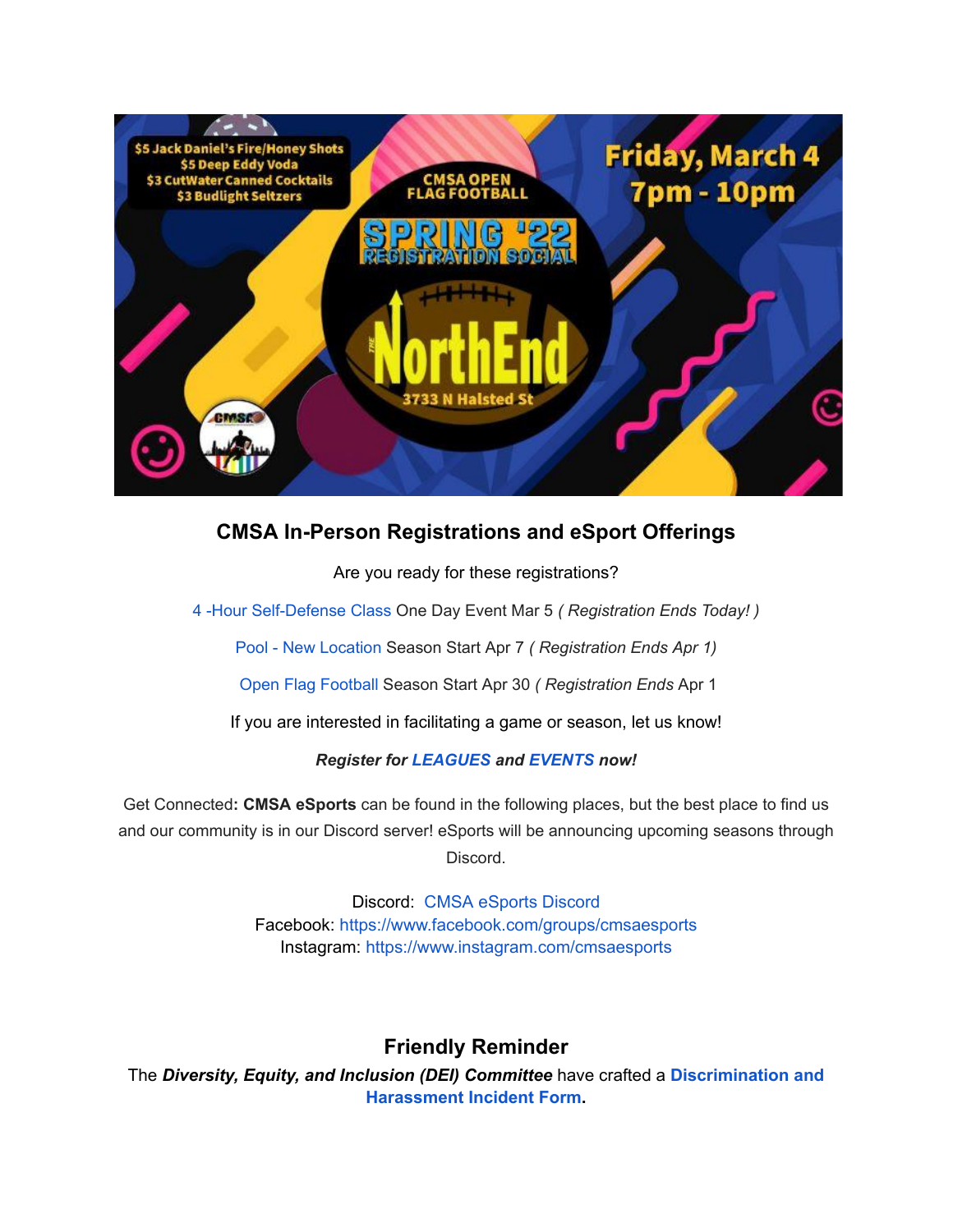CMSA strives to maintain a "safe space" for all athletes, referees, and spectators. If you have been the victim of bullying or harassment at a league-sanctioned event, you may use this form to report it to the organization.

Information reported via this form will remain confidential to the CMSA Main Board and investigatory committee.

*[Report](http://mail.leagueapps.com/ls/click?upn=MVIlbWCJOi-2BpuxXFSbrwKZM90dyFmL3u15ofuldVA-2FNqeK7G9Xq9MRbp54wa39r-2Fp9a2_GptQX16N64WwKT5la58D1o53JZtVOKau-2Funfl11YtMSzjneJ9njScjouj-2F8KtHmMtypc-2B5lfpzYwl0-2BRYD-2FAsSgRYxV80H8cwHhHY53tkggAY126NAiDxmZtCESB4EpkS93MSo2mpmAP0UJpGKLatRP6uZi-2Fg9xY24he-2BZDHcOSvRevT1PfUEZ3RRp3VeTJfuAua6om5Gai1GLeiGVagr2AP1PBDgCTHdbzXcVObeHEKthxy3i5cBceYCey6iTGrjNEuMwL-2FUiQbFgTPkpmsok-2BFV33bZY-2FHrLyqZNzUzkYOkvYjS-2Fns0Hx6v2XOhd-2BaU9IK0EL1B80U8I1uCO1Os4rte4okGDs8DSl3ojnV6k97NrSIIOcoXrDQL7iq8d4QxYodK6xPCmLcOUT7Zf0wfzEud0c3xMoixrArQQbyDis0yyvhFvPf6n3I7LnHY6QOWJupGxfBh24zI0e79ypoBsJSWBnYNntrl4e9ZRb6Ed3RPnQX5PvhN1zdslrgECFsj6p8VHs2cts8o05LUXj4L-2Bo9SXoQzjjvHksWUwv8ukc-3D) now!*

## **Interested in helping out?**



#### **Main Board Committees**

Join our open committees including Diversity, Equity, & Inclusion, Finance,

Data Analysis, Operational Effectiveness, & Sports Officiating, please contact board@chicagomsa.org



### **League & Sport Leadership**

If you want to help your sport or other sports with the skills or knowledge that you have -

we would love to hear from you - please contact - board@chicagomsa.org



**Programs & Events**

We are always looking for additional programming, events, and opportunities for all members,